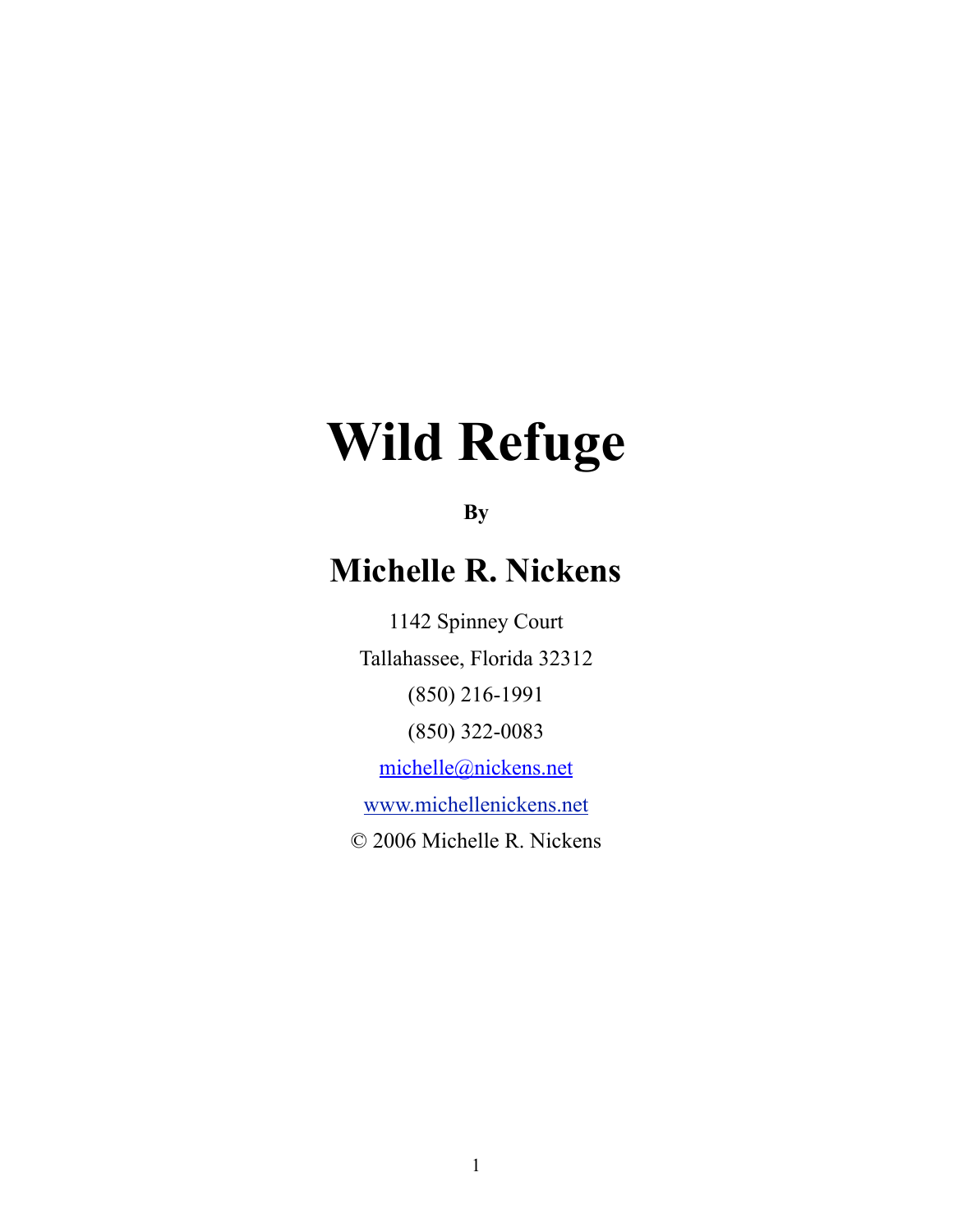## **Wild Refuge**

*(Rosalyn, eighteen, sits in a chair. There is a tattered brown book sitting on the floor next to the chair. There is a light blue glow. She is wearing a hospital gown.)*

## **Rosalyn:**

What do you see when you look at a tree? I see leaves. Beautiful green leaves. Different sizes and shapes, each one unique and dyed the perfect shade. The leaves cover, hiding what lies beneath. The hard dark bark and stretching fragile branches. When the leaves fall, all that is left is a skeleton, nakedness. And when the winter comes, snow sits heavy on the branches and ice clings until they become weak, bitter and finally break. *(Pause.)*

I feel naked, a lot. *(She rises and walks slowing around the chair looking at the imaginary cell in which she a prisoner.)* They put padding on the walls so you sleep better, so you feel secure. Well, I don't sleep and I certainly don't feel secure. These circles under my eyes are the circles of defeat, remnants of hope, lost. This is the third time I've been in here. It's been three weeks and no one, no one has come to visit. How can a child survive? *(She sits in the chair.)*

When I was little, I didn't have many friends. But, I remember sitting under the huge oak tree in our front yard playing with Rena–my imaginary friend. She was my best friend. *(Pause.)*

You know, I've read that children that have imaginary friends are creative and have strong healthy imaginations. *(Pause.)* My parents thought it was abnormal. They told me that I could never play with Rena again. They said the neighbors noticed me in the front yard bowing and talking and playing to no one. I loved dancing with Rena. But, after that, I only danced with her when I knew no one could see.

*(Picks up book from floor.)* Then, I started writing in this journal. I wrote to Rena everyday. *(Turns to a page and reads.)* Dear Rena: My brother tormented me again today. I don't understand why he hates me so. I'm so glad, though, I have you, to talk to.

2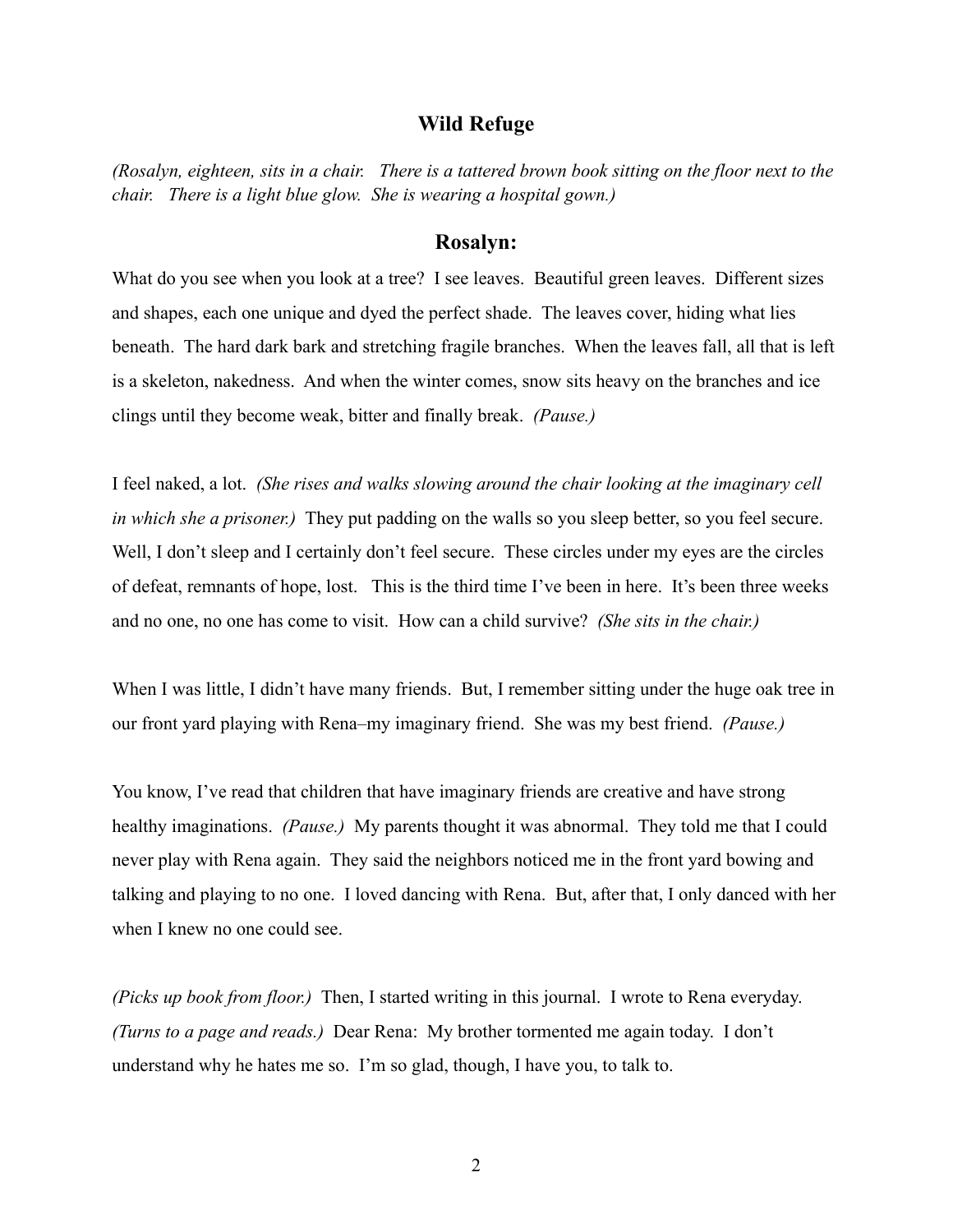*(Looking up and closing the book.)* They let me keep it, finally. When I'm lonely in here, I read it, over and over.

Two summers ago, though, my brother found it; I was devastated. It contains my deepest thoughts and ideas. I've never much liked reality. I find it, depressing. It makes you wonder how a God could exist. *(Thinking.)* Funny, now, I'm so hoping one does. Anyway, I was relieved that he didn't burn the pages. They are so precious to me. But when my parents read it, fire danced behind their eyes. That was the first time they brought me here. I never wrote to Rena again. *(Rises and walks behind chair.)* When I finally came home, I could feel a part of me was missing.

*(Reaches up to her faces and caresses her cheek, longing for touch.)* Like that beautiful tree hiding the delicate branches, I wanted to embellish myself with accessories. I love jewelry and makeup and clothes. I remember sneaking into my mother's room and putting on all the jewelry I could fine. I'd paint my face like a silent movie star–pearly white, with blood lips and black widening eyes. My wrists would hurt from the weight of the golden bangle bracelets.

*(Crossing DC in front of chair.)* When I was sixteen, I was allowed to go to the school dance. *(Remembering.)* I took a skirt and cut it so short and made myself up with extravagant makeup. My parents weren't pleased–they called me a streetwalker and whore. I remember my mother slapping me. I wasn't wearing any underwear. I was hot, down there. I didn't mean nothing by it. I didn't even know what a vagina was for, really. I just wanted to dress up and look as beautiful as my mother—to be covered with shades so brilliant—to feel like something special. *(Pause.)* The next day, they brought me *here* for the second time.

Do you ever wonder why we're here anyway? It haunts me. I don't even know if anyone loves me. *(Sits in chair.)* Parents want you to be what they want you to be, whatever that is. It's like you're suppose read their minds. You can't. You can't change your heart. *(Pause.)* I guess I'm just not what they expected.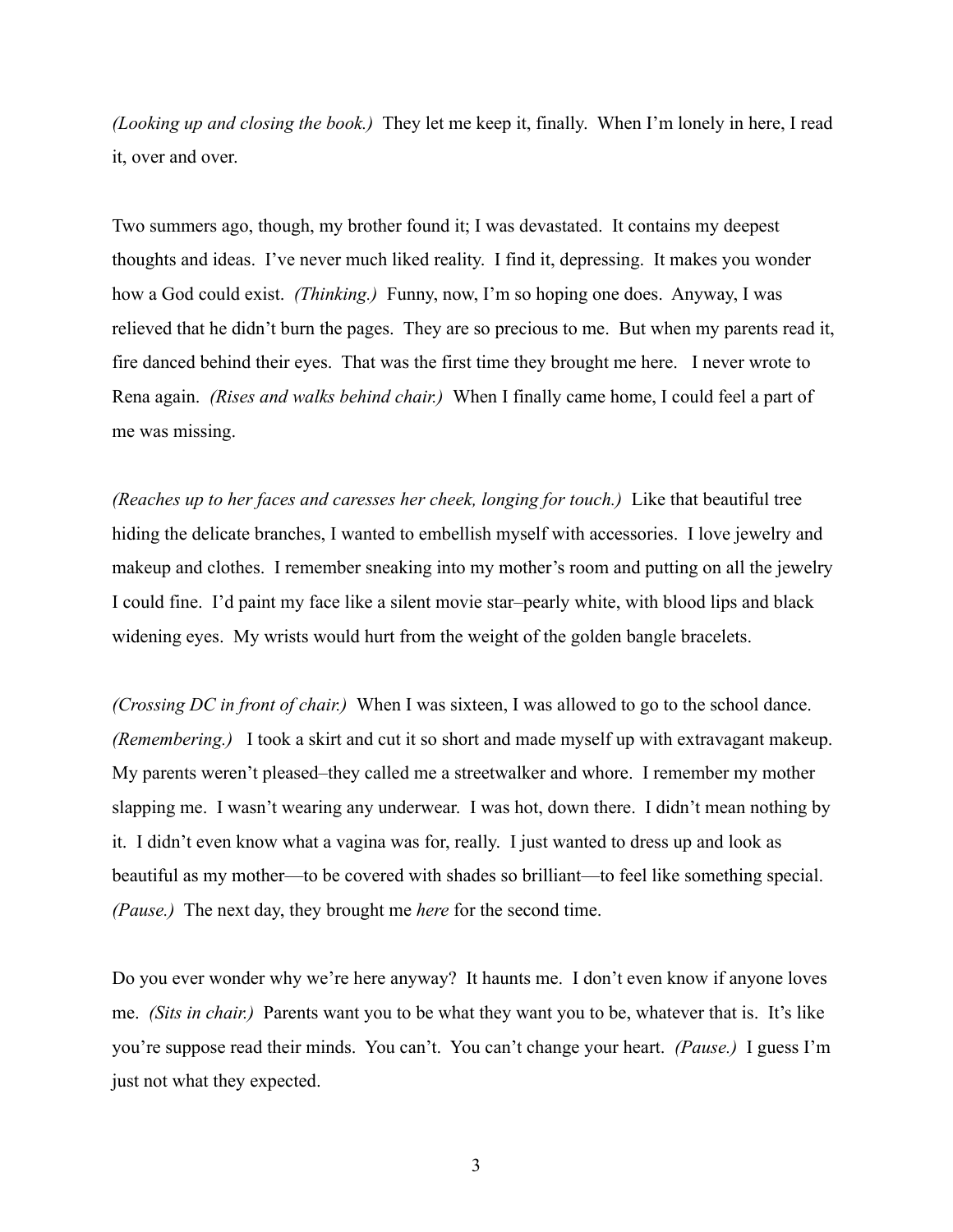Roots are there for support, no matter what the tree, or plant, or shrub above looks like, whether the leaves are beautiful, or whether they are gone, exposing all. The foundation is there for as long as it can be. It is the captain that stays as the ship goes down. The roots help to nurture growth. But, if it becomes infected or consumed with disease, it dies and eventually rots away. *(Runs her hands through her hair and stares, eyes piercing.)*

Six weeks ago, I walked in on my brother. He had gotten high and passed out. I looked around his room and out the corner of his bed, I saw some magazines. I pulled them out - Playboy and Hustler. Beautiful girls. I looked. I looked at the pictures. I was intrigued, captivated. Not necessarily sexually, but I wondered how it must feel to look flawless, to be perfect. I'm not a pretty girl, just plain. So for a few minutes, I fantasized that I was one of those women, with amazing figures and silky skin. Finally, my brother stirred. I hid the magazines, and leaned over him to see if he was okay. He started to move; I asked him how he was and before I knew it, he was kissing me. He didn't know it was me. He was high and probably had just jacked off to those beautiful girls. But, my mother walked in right at that moment. *(Slowly.)* Funny, my brother wasn't punished. But, I was sent here, again. *(Pause. Rising and walking with a hint of anxiety.)*

I remember watching an episode of 20/20 when I was little. They showed this assembly line of ladies inspecting baby chickens. All the babies rode a gray conveyor belt and these mean ladies would pull off certain chicks. I remember a little black chick that none of the ladies pulled off. They let it go on. But, the little baby kept waddling back toward the ladies, against the current of the belt. But eventually the little chick became tired and finally dropped. He dropped into a garbage pit, where the remnants of those unwanted where crushed. I cried. I cried so hard, I thought my heart would never heal. I thought, I would have taken him. I would have taken care of him. What was wrong with him? *(Slightly breaking down.)* What is wrong with me? Who is going to take care of me? *(Stares blankly around the room searching for someone's help.)*

4